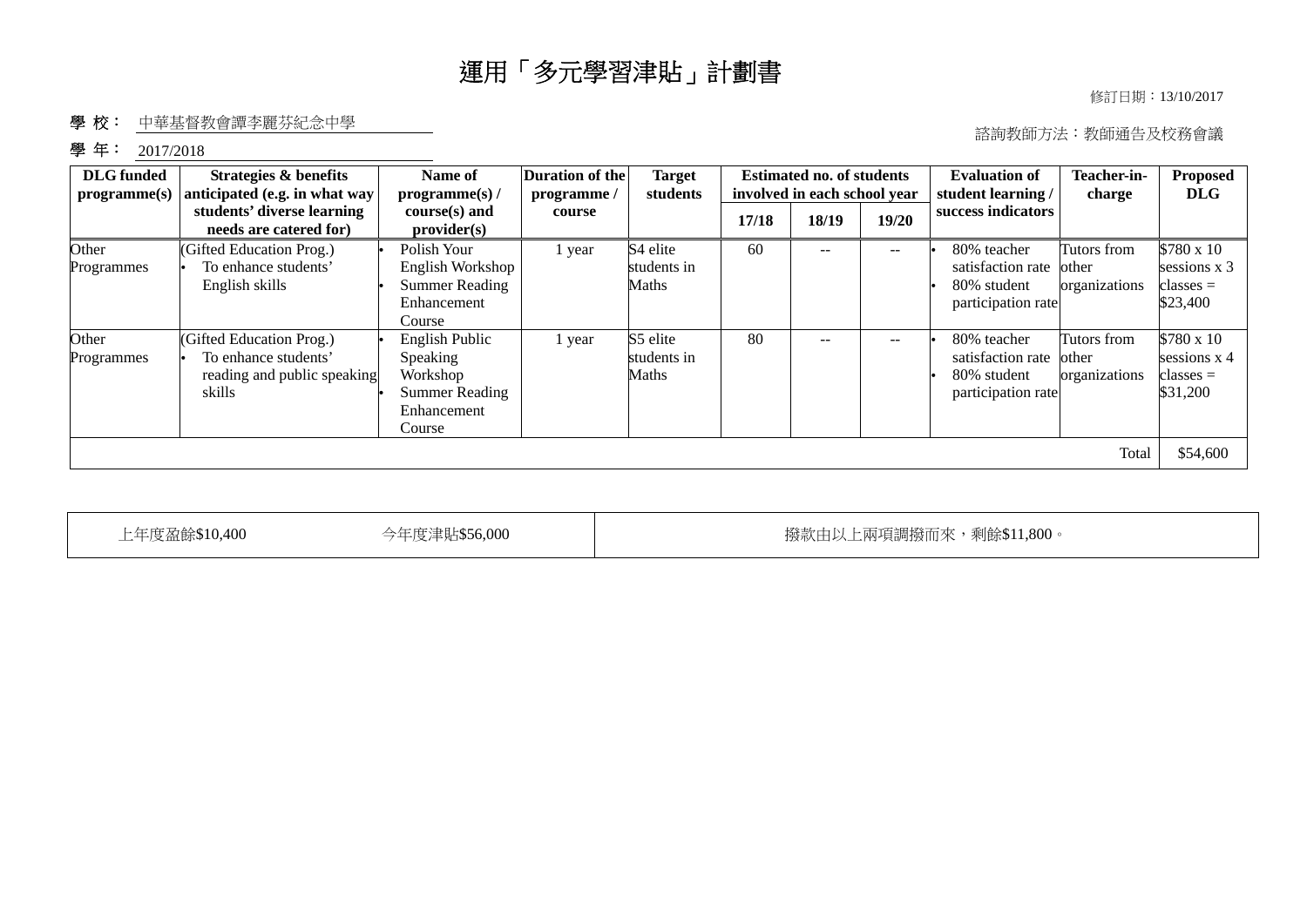修訂日期︰13/10/2017

|                                                                                                                                                                                                                                                                                       | 課程提供機構                                           | 修業期                                                                  | 目標學生                       | 預計每學年涉及的<br>學生人數                       |       |         | 學生學習的評估/                                                                                                        | 負責人       |
|---------------------------------------------------------------------------------------------------------------------------------------------------------------------------------------------------------------------------------------------------------------------------------------|--------------------------------------------------|----------------------------------------------------------------------|----------------------------|----------------------------------------|-------|---------|-----------------------------------------------------------------------------------------------------------------|-----------|
|                                                                                                                                                                                                                                                                                       |                                                  |                                                                      |                            | 15/16                                  | 16/17 | 17/18   | 成功指標                                                                                                            |           |
| (資優教育課程)<br>配合學校可持續發展的主題,提升學<br>生對社區環境質素的關懷。<br>跨科目協作;<br>九月至十一月在屯門住宅區、市<br>區、學校附近進行光污染監察;<br>屯門藍地水塘進行一次水質監察<br>利用軟件,將所得的數據製成圖<br>表,用於專題探究。<br>聘請導師指導學生運用數據撰寫<br>報告。<br>校内及對外公報結果<br> 配合閱讀氛圍,提升閱讀氣氛<br>進行讀書會,邀請作家到校分享<br>水質監察儀器校準: \$1,000<br>邀請作家費用: \$1,000x5=\$5,000<br>書籍:\$4,000 | 社區環境與可持 •<br>續發展研習計<br>劃:屯門區環境<br>監察計劃及總結<br>讀書會 | 2017年9月至2017/18<br>2018年6月在高中學生<br>屯門住宅區、<br>市區、學校附<br>察;<br>2018年6月 |                            |                                        |       | $15-20$ | 負責老師監察及跟進學生參與表<br>現:<br>負責老師滿意學生學習表現<br>學生回應:<br>參加學生滿意活動                                                       | 盧日高<br>老師 |
| (資優教育課程)<br>提升學生對時事的分析及批判能<br>力,提升文字評論水平。<br>聘請兼職導師一名,每周1.5 小<br>時,為資優學生提升時事議題拔<br>尖課程,提升學生對議題掌握和<br>評論能力<br>全期共10次                                                                                                                                                                   |                                                  |                                                                      | 按班本能<br>力挑選不<br>超過6名<br>學生 |                                        |       | $5-6$   | 負責老師監察及跟進導師的教學表<br>現:<br>負責老師滿意導師教學表現;<br>科任老師評估<br>學生校內通識科成績有進步;<br>學生回應問卷<br>80%學生滿意安排<br>學生出席率<br>學生出值率達 80% | 盧日高<br>老師 |
|                                                                                                                                                                                                                                                                                       | 2017/18年度申請撥款: \$10000<br>2017/18年度申請撥款: \$4,800 | 時事議題評論班<br>導師費:\$480x 10 節(每節 1.5 小時)=\$4,800                        | 2018年2月                    | 近進行環境監<br>2017年9月至<br>2017 年 10 月至高中學生 |       |         |                                                                                                                 |           |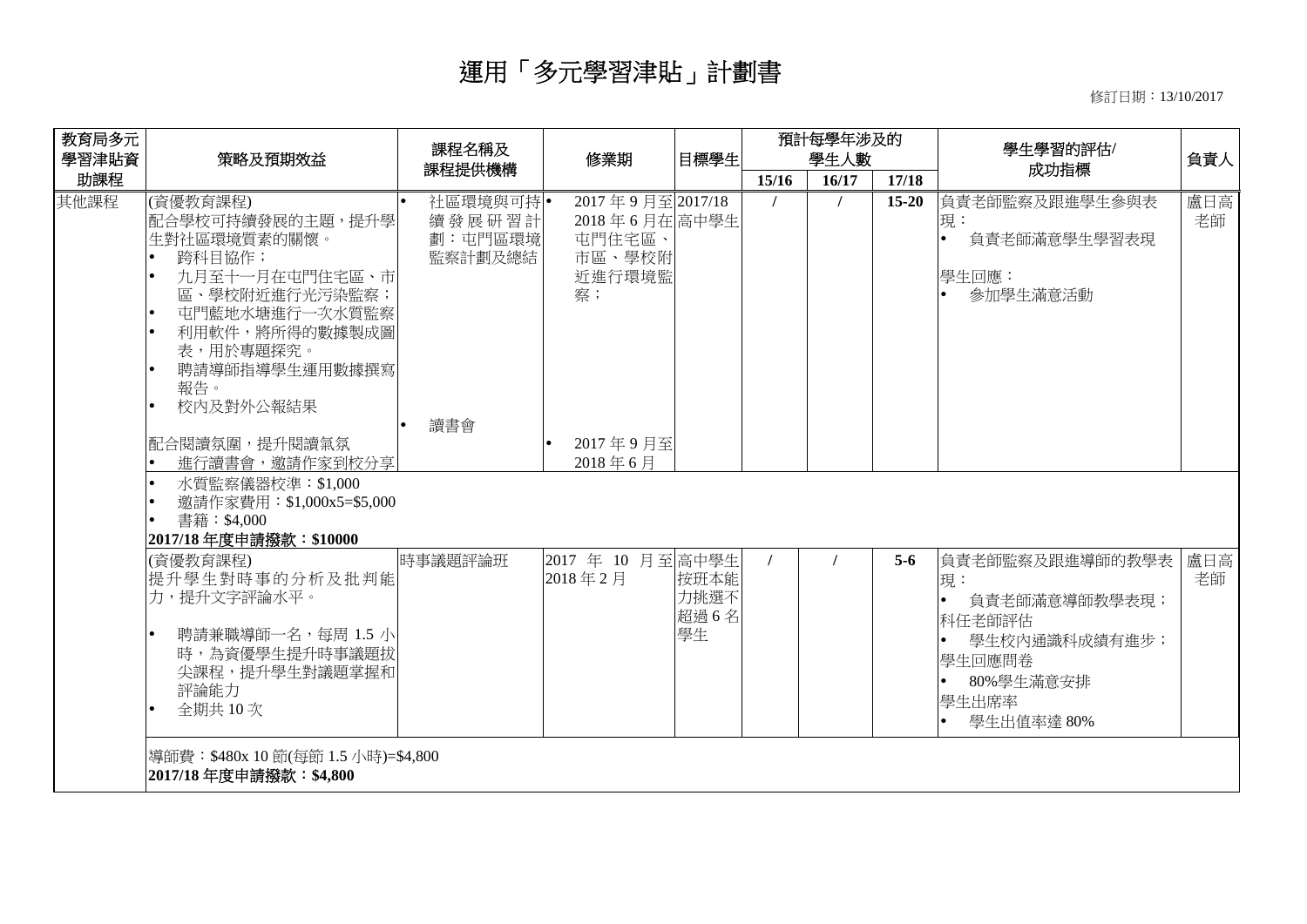修訂日期︰13/10/2017

| 教育局多元<br>學習津貼資 | 策略及預期效益                                                                                                                                                                                              | 課程名稱及     | 修業期                                          | 目標學生               | 預計每學年涉及的<br>學生人數 |       | 學生學習的評估/ |                                                                                                                                                                                                              | 負責人        |
|----------------|------------------------------------------------------------------------------------------------------------------------------------------------------------------------------------------------------|-----------|----------------------------------------------|--------------------|------------------|-------|----------|--------------------------------------------------------------------------------------------------------------------------------------------------------------------------------------------------------------|------------|
| 助課程            |                                                                                                                                                                                                      | 課程提供機構    |                                              |                    | 15/16            | 16/17 | 17/18    | 成功指標                                                                                                                                                                                                         |            |
| 其他課程           | (資優教育課程)<br>讓資優學生接觸不同桌上遊戲,提升 桌上遊戲小組<br>多元智能,並配合學校發展主題:關<br>顧學生身心靈,讓他們在課餘時間減<br>壓。<br>介紹各種桌上遊戲,由校內教師<br>指導學生進行活動<br>在聯課活動時段舉行不少於五次<br>活動<br>學生透過活動提升多元智能<br>$\bullet$<br>學生透過活動提升社交技巧<br>學生籍著參與活動減輕壓力 | 2017/18年度 | 2017/18年度<br>11月至5月期<br>間,在校内進行不<br>少於 5 次活動 | 2017/18年度<br>中四至中六 |                  |       | $10-15$  | 負責老師監察及跟進學生參<br>與表現:<br>負責老師滿意學生參與<br>活動表現<br>學生掌握各不少於兩種<br>桌上遊戲的規則,並於<br>最後一次活動通過口述<br>介紹遊戲測試<br>老師評估:<br>學生掌握遊戲的規則<br>學生回應:<br>學生認同參與活動有助<br>l e<br>提升多元智能<br>學生認同參與活動有助<br>提升社交技巧<br>學生認同參與活動有助<br>他們減輕壓力 | <b>LYK</b> |
|                | 購置桌面遊戲 \$2,200<br>2017/18年度申請撥款:\$2,200                                                                                                                                                              |           |                                              |                    |                  |       |          |                                                                                                                                                                                                              |            |